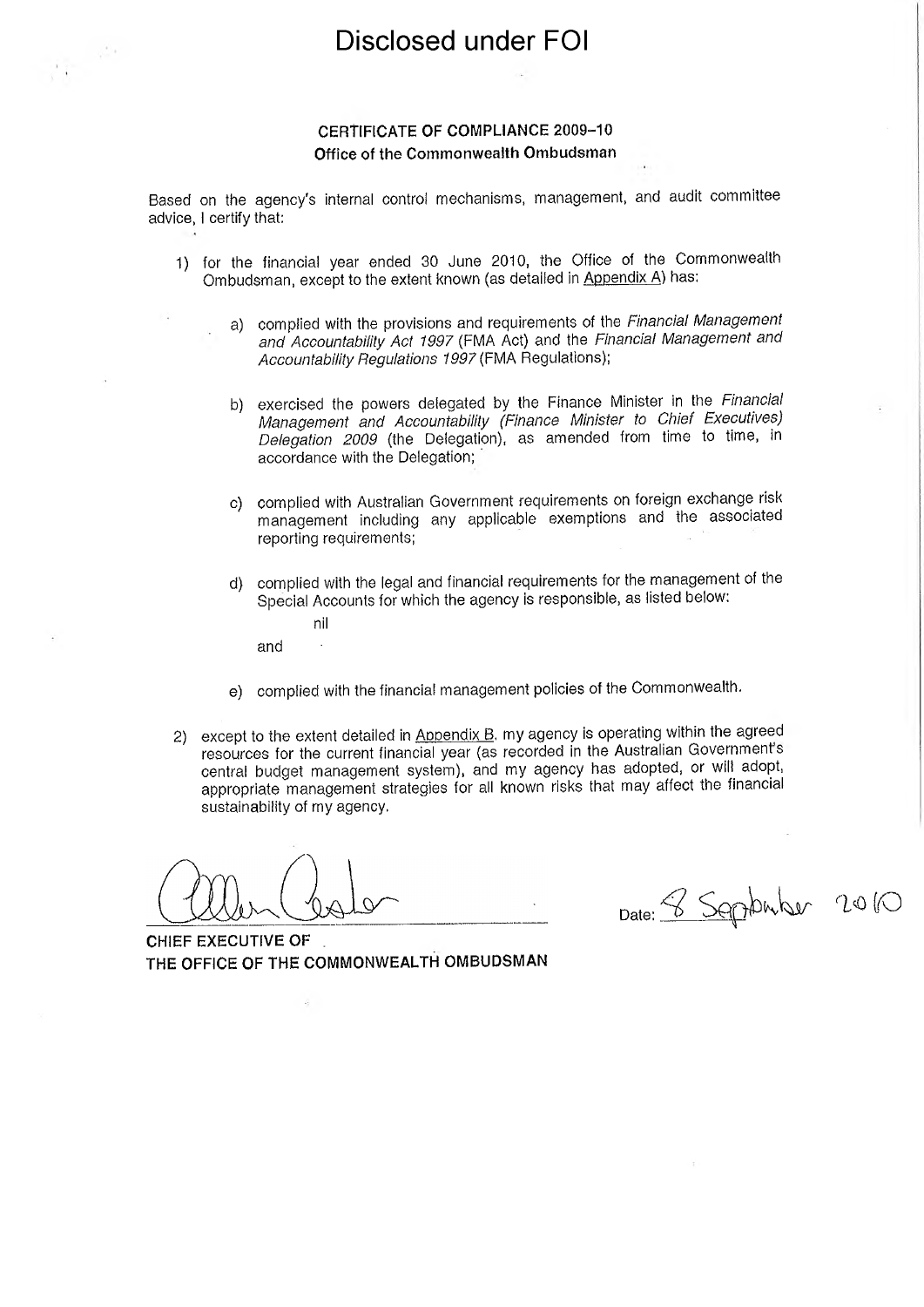### **CERTIFICATE OF COMPLIANCE 2009-10 Office of the Commonwealth Ombudsman**

#### **APPENDIX A: NON COMPLIANCE SCHEDULE -**

 $\frac{1}{\sqrt{2\pi}}\sum_{i=1}^{\infty}\frac{1}{i} \int_{0}^{1} \frac{1}{\sqrt{2\pi}}\,d\mu_{i}^{2}d\mu_{i}^{2}d\mu_{i}^{2}d\mu_{i}^{2}d\mu_{i}^{2}d\mu_{i}^{2}d\mu_{i}^{2}d\mu_{i}^{2}d\mu_{i}^{2}d\mu_{i}^{2}d\mu_{i}^{2}d\mu_{i}^{2}d\mu_{i}^{2}d\mu_{i}^{2}d\mu_{i}^{2}d\mu_{i}^{2}d\mu_{i}^{2}d\mu_{i}^{2}d\mu_{i}$ 

### **Specify details of known instances of non-compliance with:**

### **a) the FMA Act and/or the FMA Regulations**

| Area<br>of<br>non-<br>compliance                                                                       | <b>Circumstances</b><br>of<br>non-<br>compliance                                                                                                                                                                                                                                                                                                                                   | <b>Corrective action</b>                                                                                                                                                                                                                                                                                                                                                                                                                                        |  |
|--------------------------------------------------------------------------------------------------------|------------------------------------------------------------------------------------------------------------------------------------------------------------------------------------------------------------------------------------------------------------------------------------------------------------------------------------------------------------------------------------|-----------------------------------------------------------------------------------------------------------------------------------------------------------------------------------------------------------------------------------------------------------------------------------------------------------------------------------------------------------------------------------------------------------------------------------------------------------------|--|
| Section<br>10<br>and<br>FMA.<br>Regulation<br>17 and $18 -$ Public<br>money must be<br>promptly banked | There were<br>The individuals involved were advised of<br>$2^{\circ}$<br>breaches<br>where public money was not<br>the timeframe for deposit of public<br>deposited promptly (as per<br>money. Office processes were updated<br>the time frame permitted<br>to ensure Finance team were given all<br>under the office's CEIs).<br>cheques directly to allow for prompt<br>banking. |                                                                                                                                                                                                                                                                                                                                                                                                                                                                 |  |
| Section<br>$11 - al$<br>money<br>deposited<br>official<br>into<br>an<br>account                        | There was 1 breach when<br>public money was paid into a<br>non-official bank account.<br>The money was paid directly<br>the<br>to<br>organisation<br>performing the financial task.                                                                                                                                                                                                | Note: this breach is a carry-over from<br>2008-09.<br>The office created an official bank<br>account for the organisation and it was<br>operational by 18 March 2010.                                                                                                                                                                                                                                                                                           |  |
|                                                                                                        |                                                                                                                                                                                                                                                                                                                                                                                    |                                                                                                                                                                                                                                                                                                                                                                                                                                                                 |  |
|                                                                                                        | There were 2 breaches<br>when public money was paid<br>into a non-official<br>bank<br>account. The money was<br>directly<br>to<br>paid<br>the<br>organisation performing the<br>financial task.                                                                                                                                                                                    | The office used two providers during the<br>year, 1 arrangement ceased during the<br>year. The office intended to create a<br>bank account for the other provider.<br>administratively<br>However, it was<br>inefficient to do so.<br>A new contract<br>arrangement was intended to be in<br>place prior to year end but this did not<br>occur. It is expected that early in the<br>new financial year the office will have<br>compliant arrangements in place. |  |
| Section 26 - 27 -<br>drawing rights                                                                    | There was 1 breach related<br>to payment of public moneys<br>when a payment was made<br>in excess of the amount<br>allowed on the drawing<br>rights instrument.                                                                                                                                                                                                                    | The individual involved were advised of<br>the limits on issuing petty cash.<br>The drawing rights instrument was                                                                                                                                                                                                                                                                                                                                               |  |
|                                                                                                        | There was 1 breach related<br>to payment of public moneys<br>when the organisation did<br>not have drawing rights.                                                                                                                                                                                                                                                                 | reissued to include the provider's name<br>as soon as the office became aware of<br>the requirement. (Note: The office<br>received from DoFD on this issue in<br>February 2008 which conflicted with<br>new advice received in February 2009.)                                                                                                                                                                                                                  |  |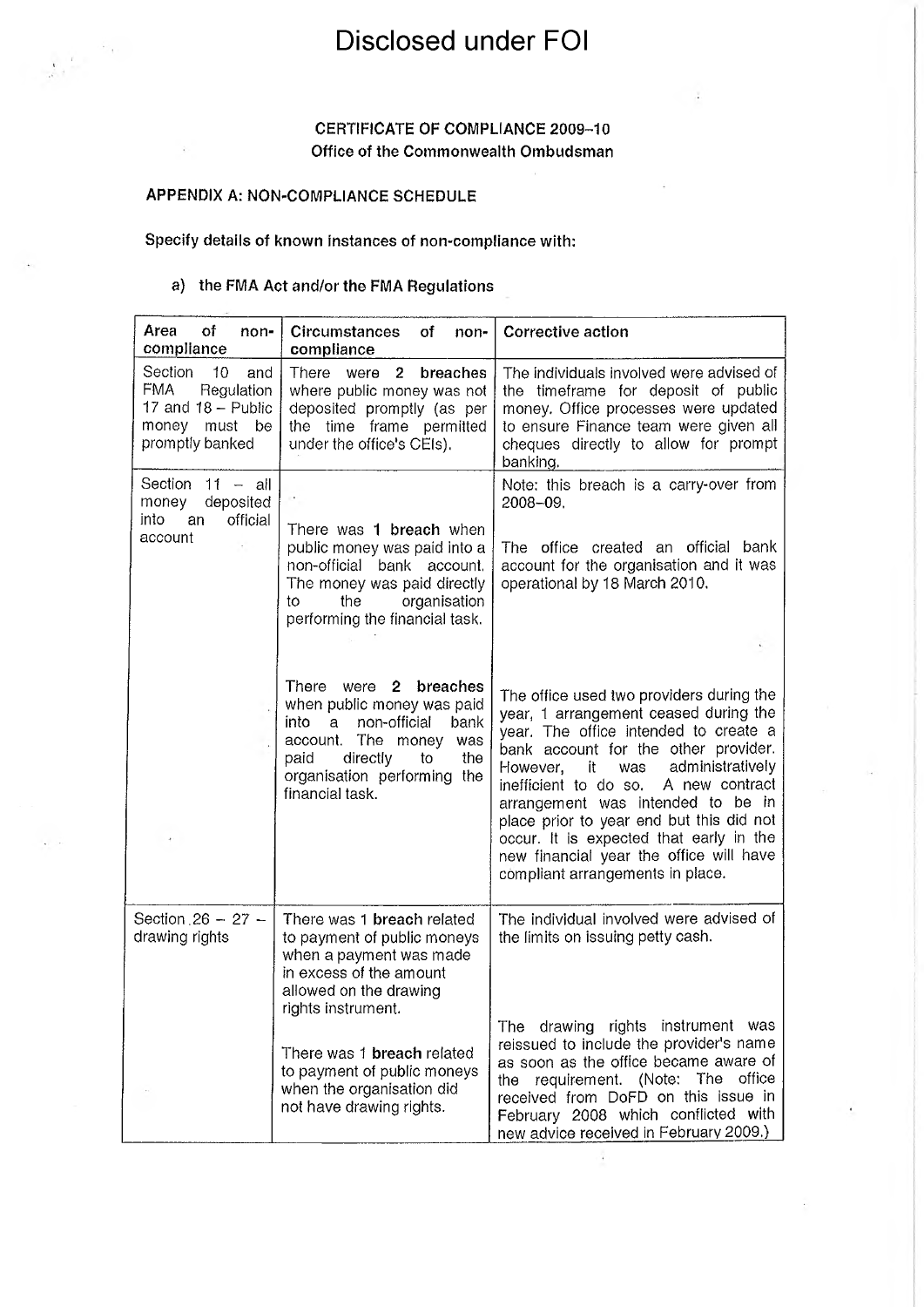| Section<br>60<br>and<br><b>FMA</b><br><b>Regulation</b><br>$21 -$ require credit<br>holders<br>card<br>use<br>for<br>their<br>card<br>official<br>purposes<br>only except when<br>there<br>is<br>coincidental<br>private<br>expenditure, which<br>must be repaid. | There were 5 breaches<br>whereby official credit cards<br>were used for private<br>expenditure.                                                                                | The officials were reminded in each<br>case of the seriousness of the breach<br>and to take additional measures to<br>separate their official card so that<br>inadvertent usage would not occur.                                                                                                                                                                                                                    |
|-------------------------------------------------------------------------------------------------------------------------------------------------------------------------------------------------------------------------------------------------------------------|--------------------------------------------------------------------------------------------------------------------------------------------------------------------------------|---------------------------------------------------------------------------------------------------------------------------------------------------------------------------------------------------------------------------------------------------------------------------------------------------------------------------------------------------------------------------------------------------------------------|
| FMA Regulation 8<br>- Officials to have<br>to)<br>the<br>regard<br>guidelines                                                                                                                                                                                     | There were 9 breaches<br>when mandatory<br>requirements for publishing<br>procurement information on<br>AusTender within 6 weeks of<br>the contract being let were<br>not met. | The office has continued to improve its<br>management and reporting of contracts.<br>As a small agency it is a challenge to<br>meet all the compliance requirements.<br>Additional training was provided to staff<br>on procurement in Sydney, Melbourne<br>and Canberra. Regular reviews of the<br>contract register occur however this<br>does not always allow us to meet the 6-<br>week timeframe of reporting. |
| FMA Regulation 9<br>approving<br>spending proposal<br>without delegation                                                                                                                                                                                          | There was 1 breach when a<br>delegate did not follow the<br>directions under the financial<br>delegations.                                                                     | Individual advised of directions.                                                                                                                                                                                                                                                                                                                                                                                   |

**b) the Delegation**

NIL

 $\frac{\lambda}{\sigma}^{(0,1)}$ 

 $\rightarrow$ 

- **c) the foreign exchange risk management guidelines including:**
	- **i. instances where the agency has entered into hedging arrangements without an exemption from the hedging restrictions; and/or**
	- **ii. instances where the agency has not complied with the terms of an exemption from the hedging restrictions;**

NIL

**d) the requirements for the management of Special Accounts; and**

NIL

**e) the financial management policies of the Commonwealth (where not already detailed above).**

NIL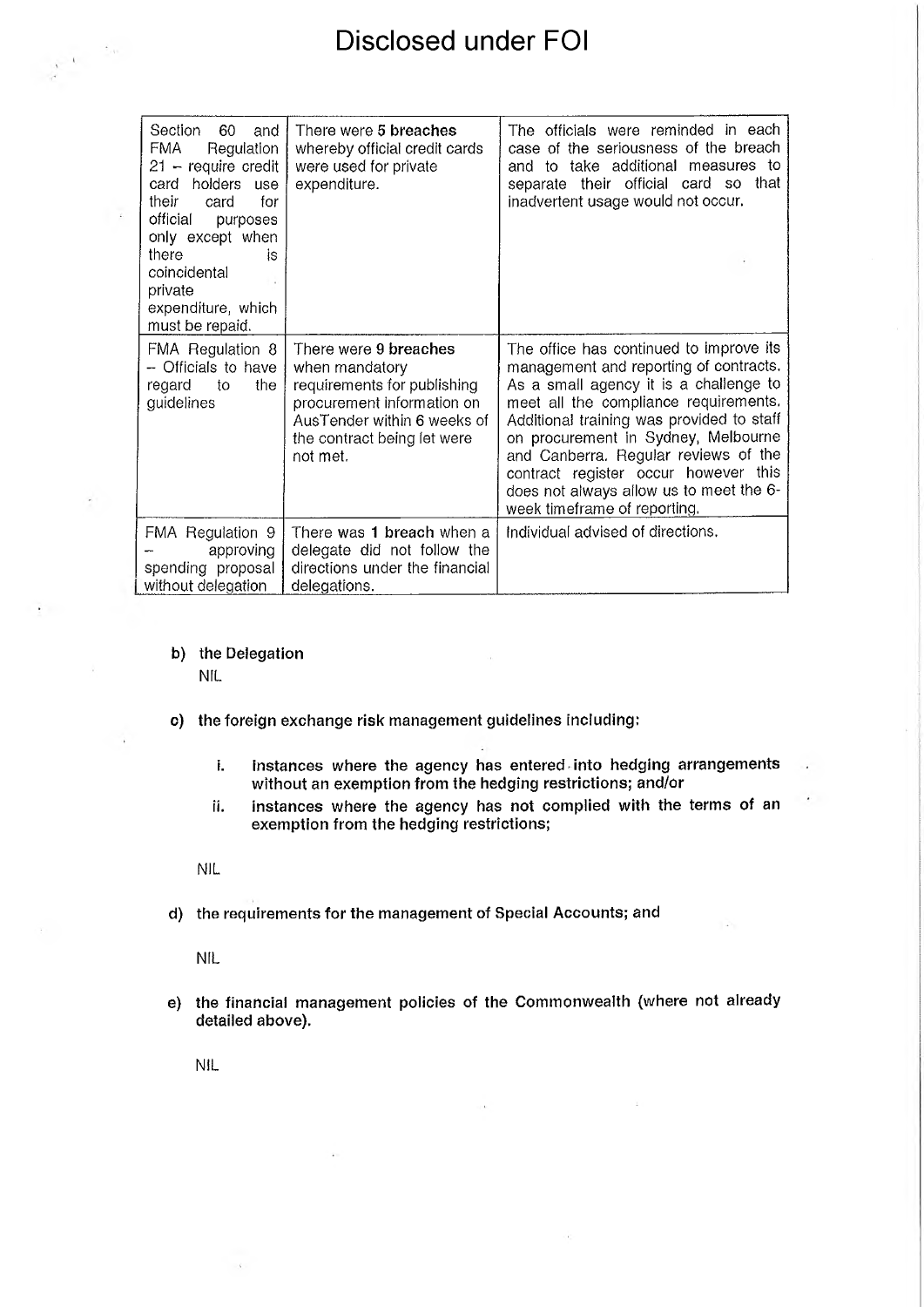### **APPENDIX B: FINANCIAL SUSTAINABILITY**

 $\label{eq:2.1} \frac{1}{2} \sum_{i=1}^n \frac{1}{2} \sum_{i=1}^n \frac{1}{2} \sum_{i=1}^n \frac{1}{2} \sum_{i=1}^n \frac{1}{2} \sum_{i=1}^n \frac{1}{2} \sum_{i=1}^n \frac{1}{2} \sum_{i=1}^n \frac{1}{2} \sum_{i=1}^n \frac{1}{2} \sum_{i=1}^n \frac{1}{2} \sum_{i=1}^n \frac{1}{2} \sum_{i=1}^n \frac{1}{2} \sum_{i=1}^n \frac{1}{2} \sum_{i=1}^n \frac{$ 

The Office of the Commonwealth Ombudsman operated within agreed resources for 2009 10. For 2010–11 the Office anticipates that it will operate within agreed resources. The Office is managing known risks that affect the financial sustainability of the agency. However, financial sustainability for the Office is at risk in the medium term due to the lack of capital funding provided to the Office. During 2009–10, the Office moved into new Canberra accommodation with furniture and fitout cost of approximately \$2m. The Office advised DoFD in October that we had not been adequately funded for capital, At that time DoFD was reviewing capital funding on a whole-of-Government basis through operation sunlight. There was an indication that the Office may receive additional capital funding through that process. This did not occur. If the Office is not adequately funded for capital, in the future we will need to divert operating amounts to cover capital costs.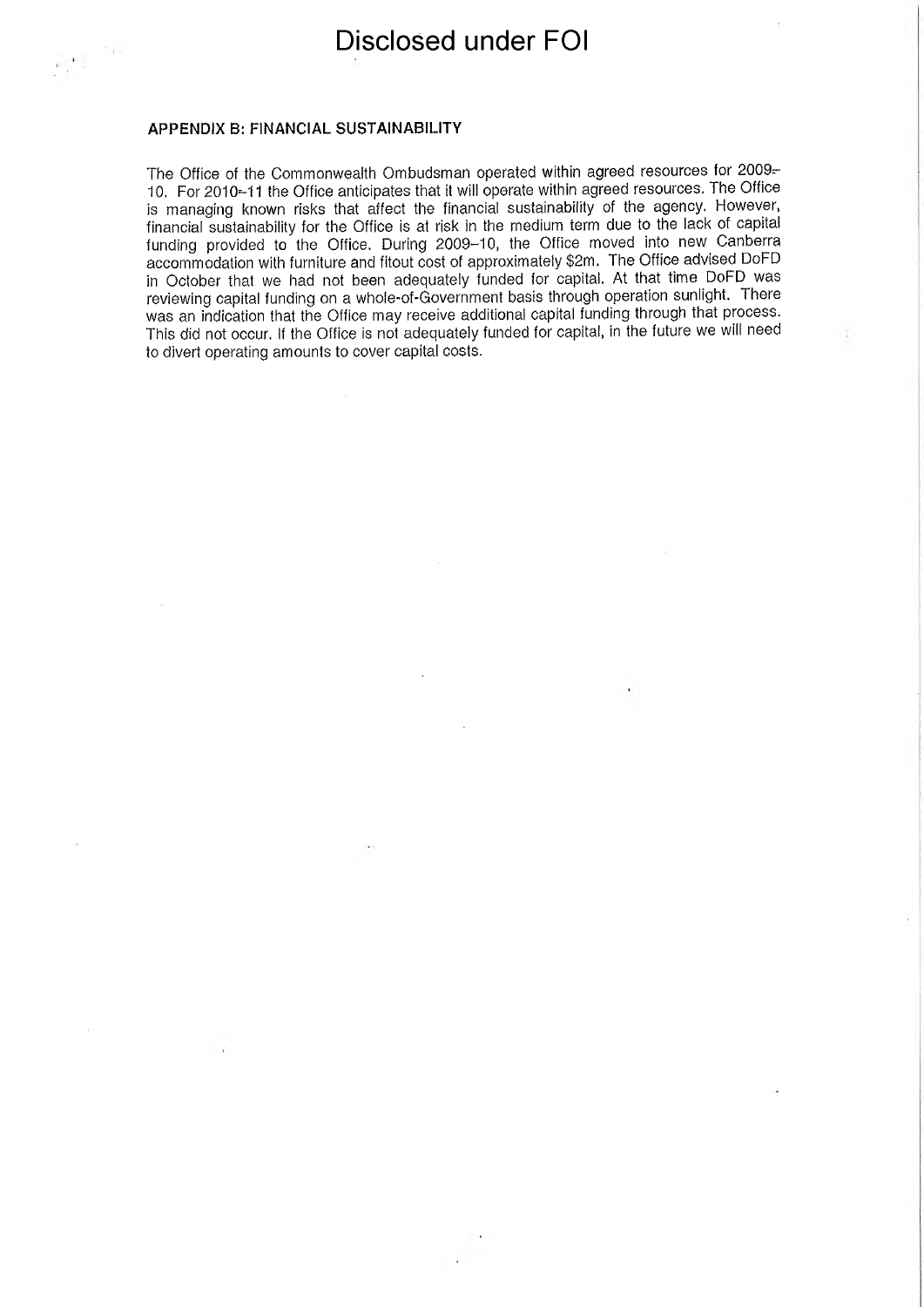

 $\cdot$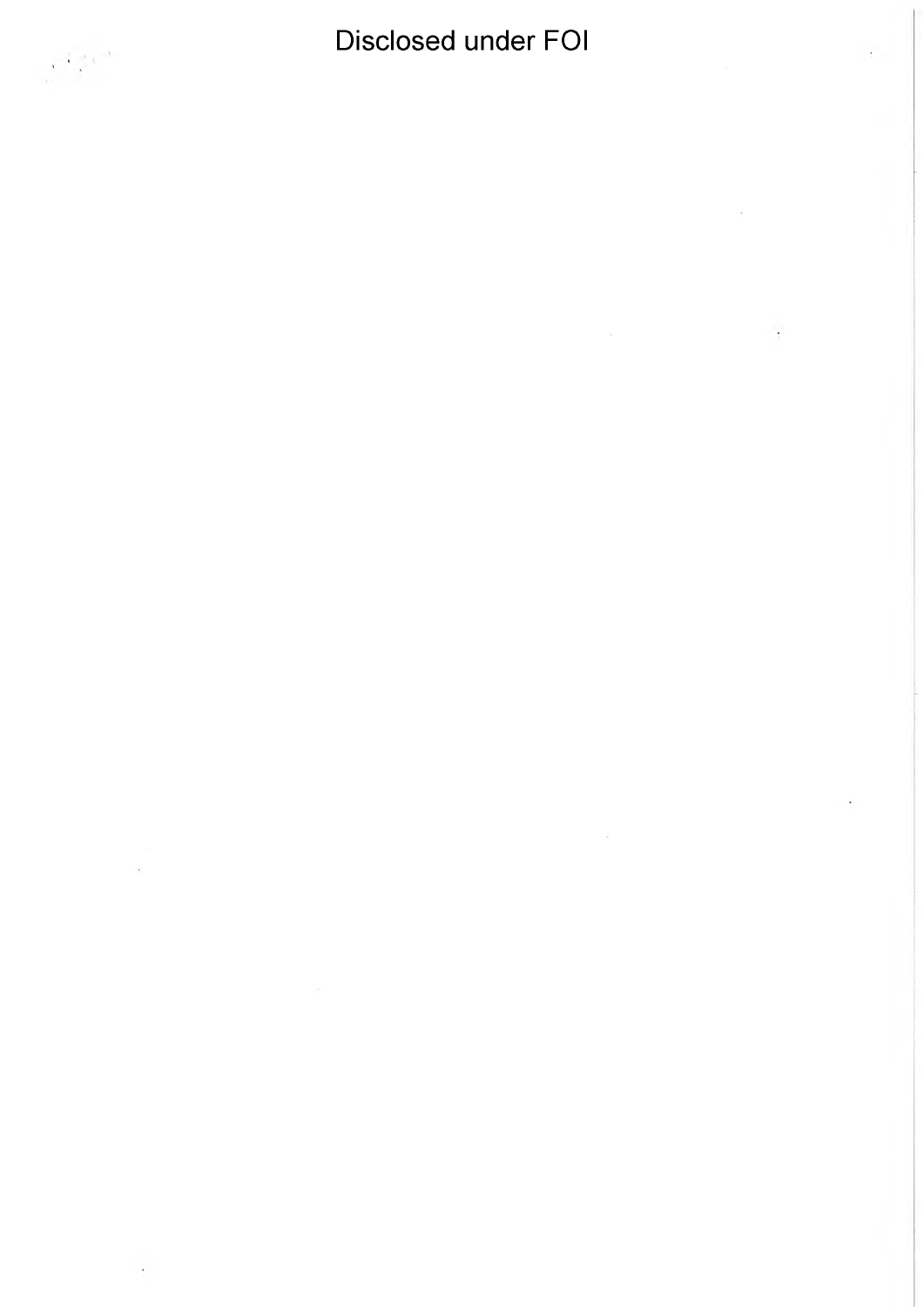CERTIFICATE OF COMPLIANCE **2010-11** Office of the Commonwealth Ombudsman

Based on the agency's internal control mechanisms, management, and audit committee advice, I certify that:

- 1) for the financial year ended 30 June 2011, the Office of the Commonwealth Ombudsman, except to the extent known (as detailed in Appendix A) has:
	- a) complied with the provisions and requirements of the *Financial Management and Accountability Act 1997* (FMA Act) and the *Financial Management and Accountability Regulations 1997* (FMA Regulations);
	- b) exercised the powers delegated by the Finance Minister in the *Financial Management and Accountability (Finance Minister to Chief Executives) Delegation 2009* (the Delegation), as amended from time to time, in accordance with the Delegation;
	- c) complied with Australian Government requirements on foreign exchange risk management including any applicable exemptions and the associated reporting requirements;
	- d) complied with the legal and financial requirements for the management of the Special Accounts for which the agency is responsible, as listed below:

*N/A*

- e) complied with the financial management policies of the Commonwealth.
- 2) except to the extent detailed in Appendix B, my agency is operating within the agreed resources for the current financial year (as recorded in the Australian Government's central budget management system), and my agency has adopted, or will adopt, appropriate management strategies for all known risks that may affect the financial sustainability of my agency.

*15-05-2011*

Chief Executive of the Office of the Commonwealth Ombudsman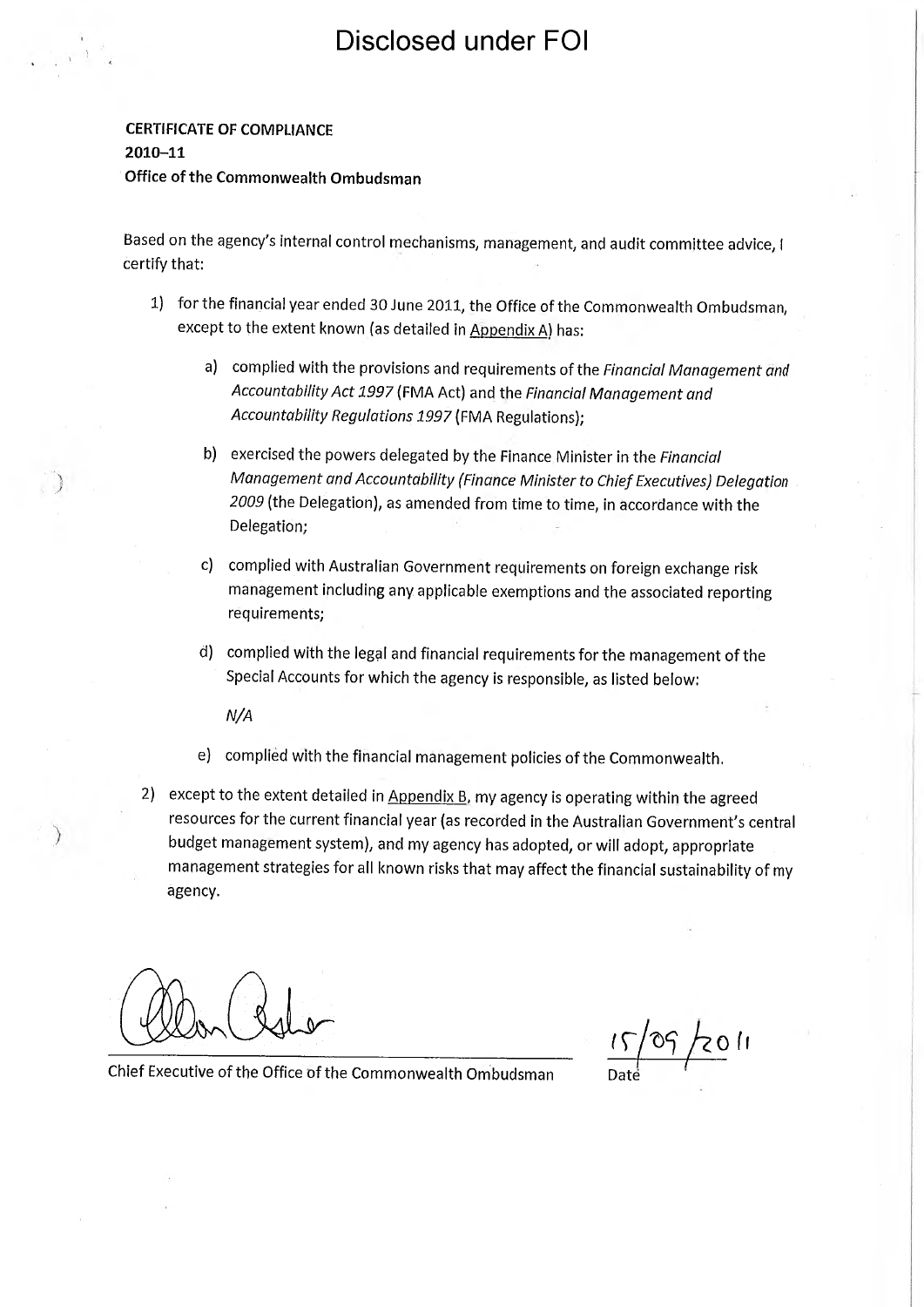CERTIFICATE OF COMPLIANCE **2010 11 -** Office of the Commonwealth Ombudsman

 $\sim$   $\sim$   $\sim$ 

 $\rightarrow$ 

 $\left( \frac{1}{2} \right)$ 

#### APPENDIX A: NON COMPLIANCE SCHEDULE -

Specify details of known instances of non-compliance with:

a) the FMA Act and/or the FMA Regulations

| Area of non-<br>compliance                                                                                             | <b>Circumstances of non-</b><br>compliance                                                                                                                                    | <b>Corrective action</b>                                                                                                                                                                                                                                                                                                                                                                                                                                                                |
|------------------------------------------------------------------------------------------------------------------------|-------------------------------------------------------------------------------------------------------------------------------------------------------------------------------|-----------------------------------------------------------------------------------------------------------------------------------------------------------------------------------------------------------------------------------------------------------------------------------------------------------------------------------------------------------------------------------------------------------------------------------------------------------------------------------------|
|                                                                                                                        |                                                                                                                                                                               |                                                                                                                                                                                                                                                                                                                                                                                                                                                                                         |
| Section 10 and FMA<br>Regulation 17 and<br>18 - Public money<br>must be promptly<br>banked                             | There were 2 breaches where<br>public money was not<br>deposited promptly (as per the<br>time frame permitted under<br>the office's CEIs).                                    | The individuals involved were advised of the<br>timeframe for deposit of public money.<br>Office processes were updated to ensure<br>Finance team were given all cheques<br>directly to allow for prompt banking.                                                                                                                                                                                                                                                                       |
| Section $11 - a$ ll<br>money deposited<br>into an official<br>account                                                  | There was 1 breach when<br>public money was paid into a<br>non-official bank account. The<br>money was paid directly to the<br>organisation performing the<br>financial task. | Note: this breach is a carry-over from 2008-<br>09.<br>A new contract arrangement was intended<br>to be in place prior to year end but this did<br>not occur due to issues with using a<br>Department's piggy-back clauses. On 1 July<br>2011 a contract was executed with a new<br>provider which will be compliant. Transition<br>arrangements with the old provider will<br>continue until October 2011 therefore this<br>breach will again carry-forward to next<br>financial year. |
| Section 60 and FMA                                                                                                     | There were 2 breaches                                                                                                                                                         | The officials were reminded in each case of                                                                                                                                                                                                                                                                                                                                                                                                                                             |
| Regulation $21 -$                                                                                                      | whereby official credit cards                                                                                                                                                 | the seriousness of the breach and to take                                                                                                                                                                                                                                                                                                                                                                                                                                               |
| require credit card<br>holders use their<br>card for official<br>purposes only<br>except when there<br>is coincidental | were used for private<br>expenditure.                                                                                                                                         | additional measures to separate their<br>official card so that inadvertent usage<br>would not occur.                                                                                                                                                                                                                                                                                                                                                                                    |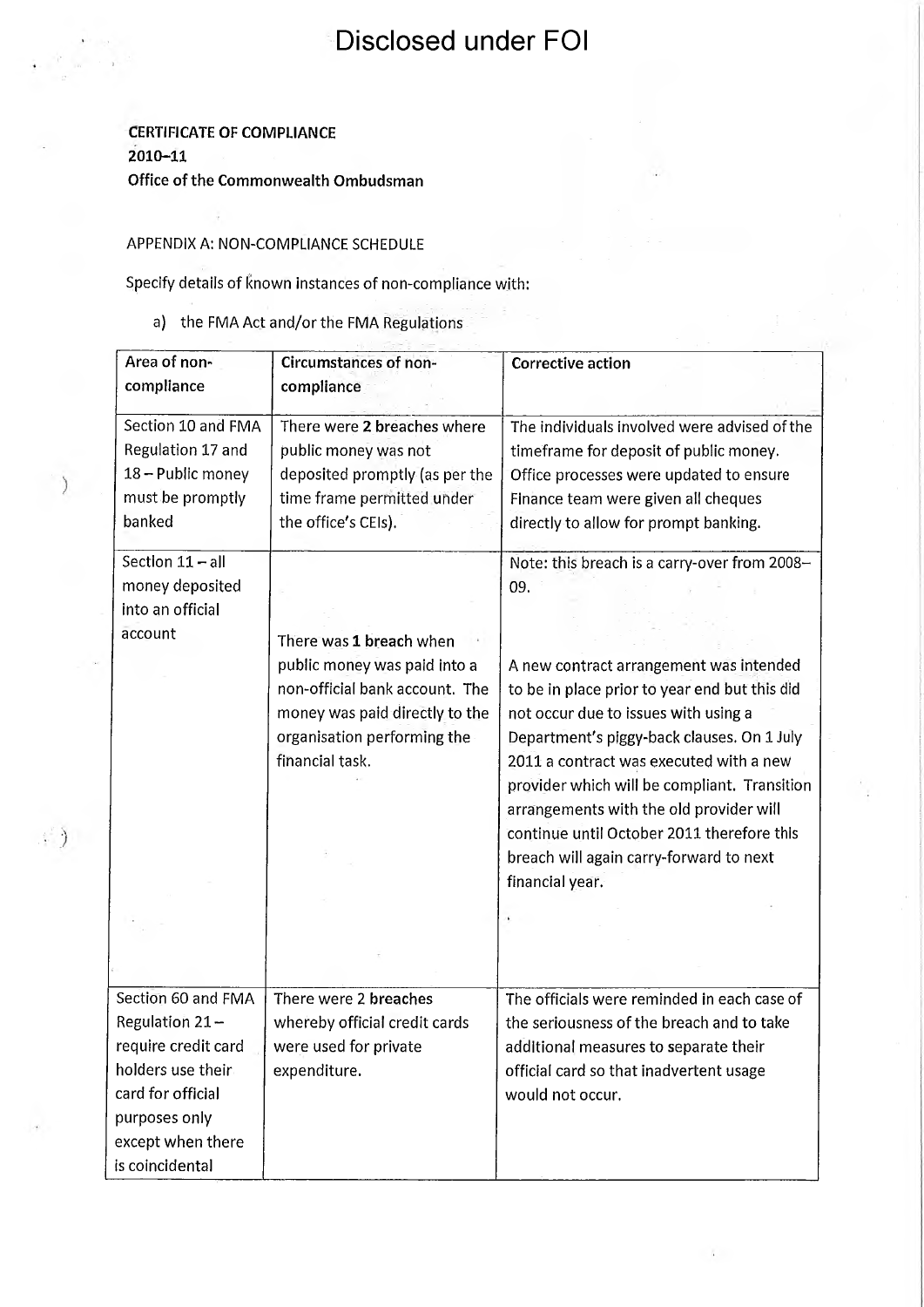| private expenditure,<br>which must be<br>repaid.                        |                                                                                                                                                                                                                                                                                                                                                                   |                                                                                                                                                                                                                                                                                                                                                                                                    |
|-------------------------------------------------------------------------|-------------------------------------------------------------------------------------------------------------------------------------------------------------------------------------------------------------------------------------------------------------------------------------------------------------------------------------------------------------------|----------------------------------------------------------------------------------------------------------------------------------------------------------------------------------------------------------------------------------------------------------------------------------------------------------------------------------------------------------------------------------------------------|
| FMA Regulation $8-$<br>Officials to have<br>regard to the<br>guidelines | There were 7 breaches when<br>mandatory requirements for<br>publishing procurement<br>information on AusTender<br>within 6 weeks of the contract<br>being let were not met.                                                                                                                                                                                       | The office continues to improve its<br>management and reporting of contracts, As<br>a small agency it is a challenge to meet all<br>the compliance requirements. Additional<br>training was provided to staff on<br>procurement in Adelaide and Brisbane.<br>Regular reviews of the contract register<br>occur however this does not always allow us<br>to meet the 6-week timeframe of reporting. |
| FMA Regulation $9 -$<br>approving spending<br>proposals                 | There were 3 breaches where<br>spending approvals were not<br>obtained correctly. One<br>related to not following the<br>directions in the financial<br>delegations, the second was<br>not receiving approval in<br>advance of spending money<br>and the third related to not<br>using Australian Government<br>mandated coordinated<br>procurement arrangements. | Individuals were reminded to follow the<br>financial delegations, including the<br>directions. As well they were informed of<br>the mandatory requirement to use the<br>mandated procurement arrangements.                                                                                                                                                                                         |

## b) the Delegation

| Section $26 - 27 -$ | There was 1 breach related to | The individual involved was advised of the |
|---------------------|-------------------------------|--------------------------------------------|
| drawing rights      | payment of public moneys      | need to have drawing rights before         |
|                     | when an official did not have | approving the payment of public money.     |
|                     | drawing rights                |                                            |
|                     |                               |                                            |
|                     |                               |                                            |

c) the foreign exchange risk management guidelines

Nil

 $\lambda$ 

d) the requirements for the management of Special Accounts

Nil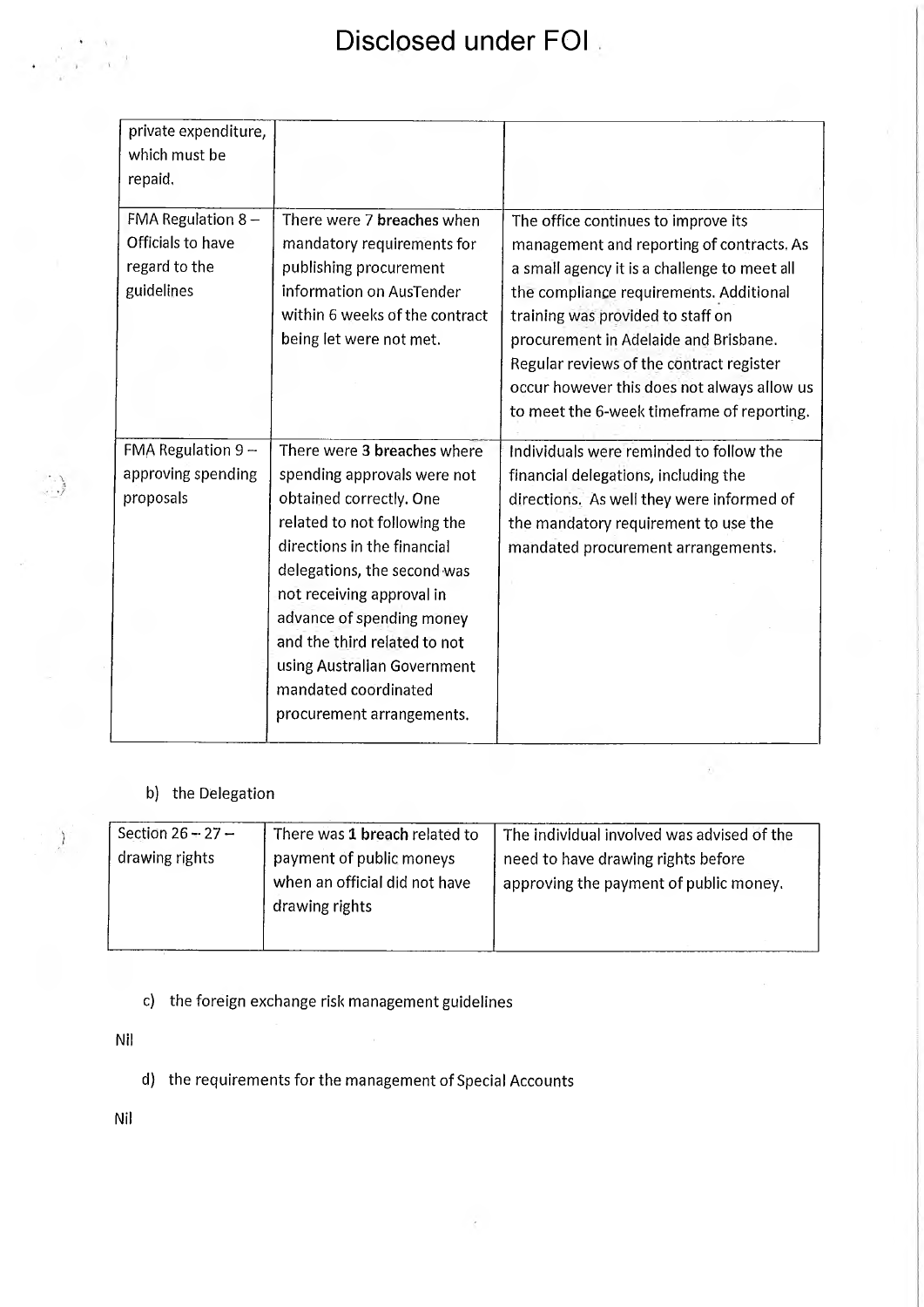e) the financial management policies of the Commonwealth (where not already detailed above).

Nil

APPENDIX B: FINANCIAL SUSTAINABILITY

The Office of the Commonwealth Ombudsman operated within agreed resources for 2010–11, The Office is managing known risks that affect the financial sustainability of the agency.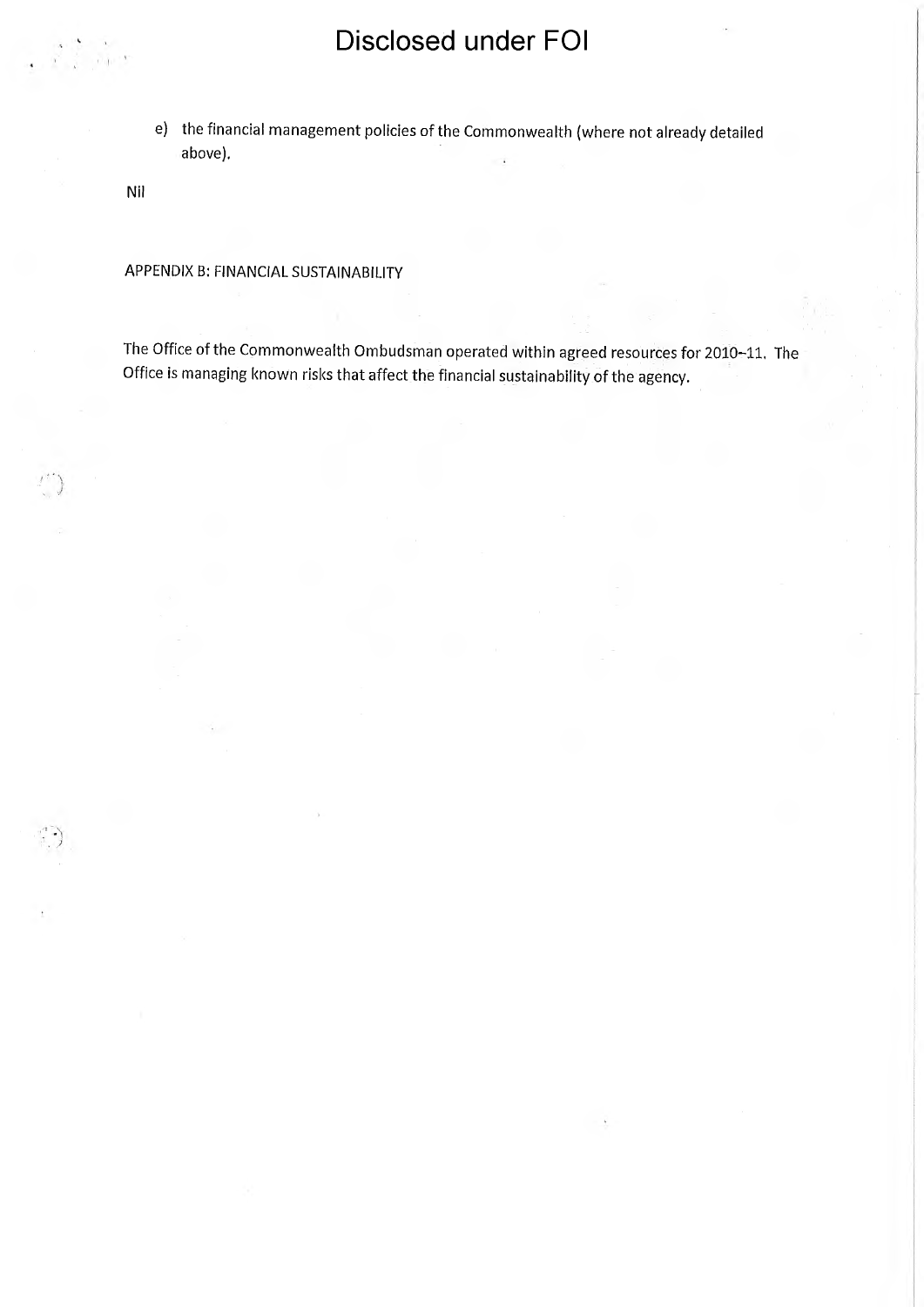### CERTIFICATE OF COMPLIANCE 2011-12 Office of the Commonwealth Ombudsman

Based on the agency's internal control mechanisms, management, and audit committee advice, I certify that for the financial year ended 30 June 2012, the Office of the Commonwealth Ombudsman, except to the extent known (as detailed in Appendix A) has:

- a) Complied with the provisions and requirements of the *Financial Management and Accountability Act 1997* (FMA Act) and the *Financial Management and Accountability Regulations 1997* (FMA Regulations);
- b) exercised the powers delegated by the Finance Minister in the *Financial Management and Accountability (Finance Minister to Chief Executives) Delegation 2010* (the Delegation), as amended from time to time, in accordance with the Delegation;
- c) complied with the requirements for the management of the Special Accounts for which the agency is responsible as listed in Appendix C; and
- d) complied with the financial management policies of the Commonwealth.

Except to the extent detailed in Appendix B, my agency has adopted appropriate management strategies for all known risks that may affect the financial sustainability of my agency and is operating within the agreed resources for the current financial year.

*12* **- 9 - 12**

Chief Executive of the Office of the Commonwealth Ombudsman Date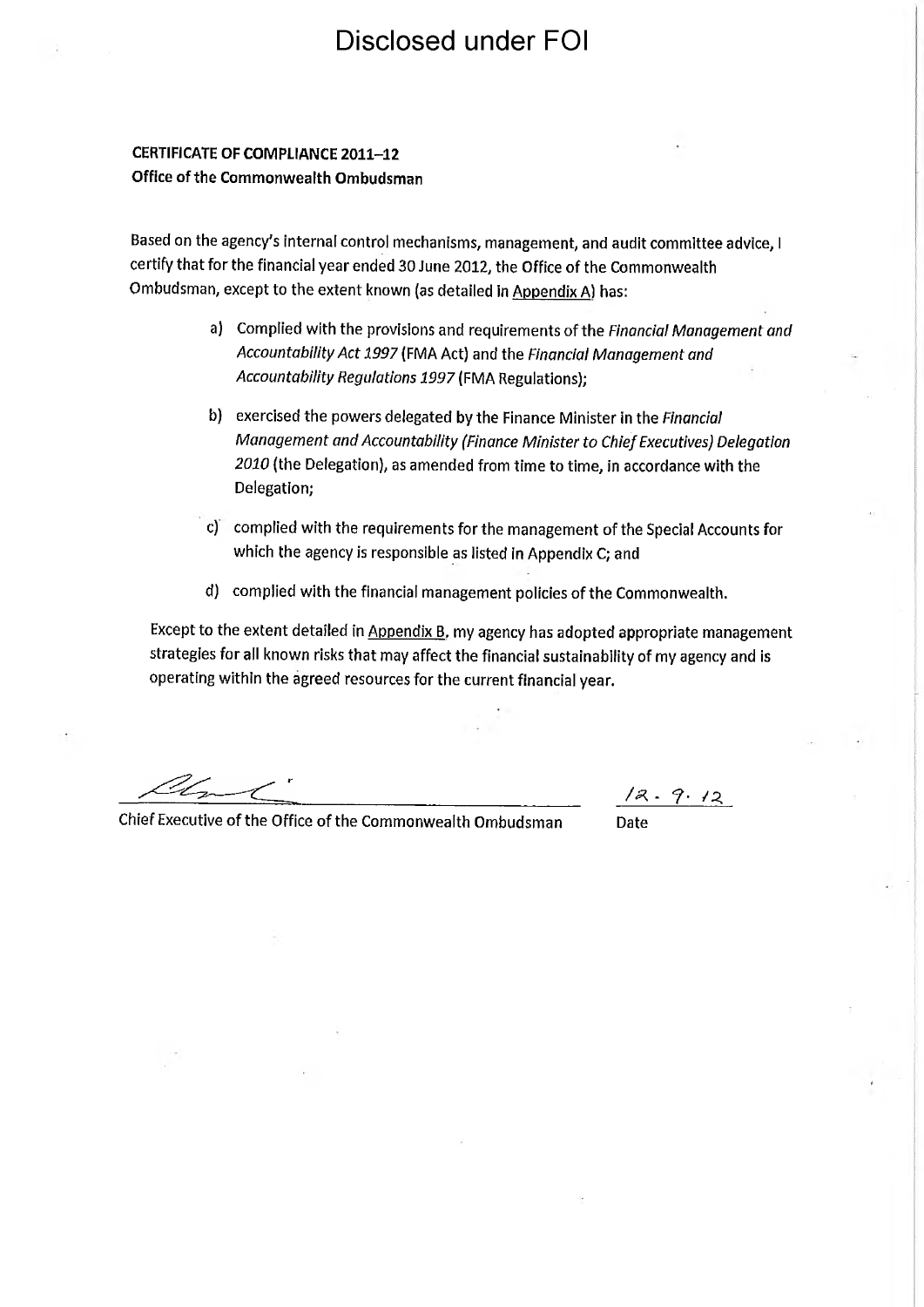## **APPENDIX A Non-compliance Schedule**

### **CERTIFICATE OF COMPLIANCE 2011 12 -**

**Office of the Commonwealth Ombudsman**

**This schedule specifies details of known instances of non-compliance with the Australian Government financial management framework.**

| <b>Requirement of</b> | Title of relevant Section,                                          | No of                 | The circumstances of non-compliance with                                                                       | <b>Action taken</b>                                                                                                                                                   |
|-----------------------|---------------------------------------------------------------------|-----------------------|----------------------------------------------------------------------------------------------------------------|-----------------------------------------------------------------------------------------------------------------------------------------------------------------------|
| non-compliance        | <b>Regulation or policy</b>                                         | instances             | the requirements                                                                                               |                                                                                                                                                                       |
|                       |                                                                     | of non-<br>compliance |                                                                                                                |                                                                                                                                                                       |
| <b>FMA Act</b>        | Section 44 Promoting proper<br>use of Commonwealth<br>resources.    | 17                    | There were 17 instances where appropriate<br>approval was not sought prior to entering<br>into an arrangement. | Individuals were advised of their<br>delegation limits and of the<br>framework and policies for<br>procurement.                                                       |
|                       | Section 60 Misuse of<br>Commonwealth credit card.                   | 3.                    | There were three instances where officials<br>made personal purchases using public<br>money.                   | Officials involved were reminded of<br>the policies and guidelines relating to<br>credit cards.                                                                       |
|                       | Section 12 receipt and<br>spending of public money by<br>outsiders. | 1                     | An outsider was not provided with<br>authorisation to receipt public money.                                    | Staff were advised of the<br>requirements to seek authority prior<br>to entering into arrangements.                                                                   |
|                       | Section 14 Misapplication or<br>misuse of public money              | $\overline{2}$        | An ex-employee used two cab charge<br>vouchers for personal use.                                               | Procedures relating to the<br>management of cab charge vouchers<br>were improved. Exit declaration<br>processes have been improved to<br>include cab charge vouchers. |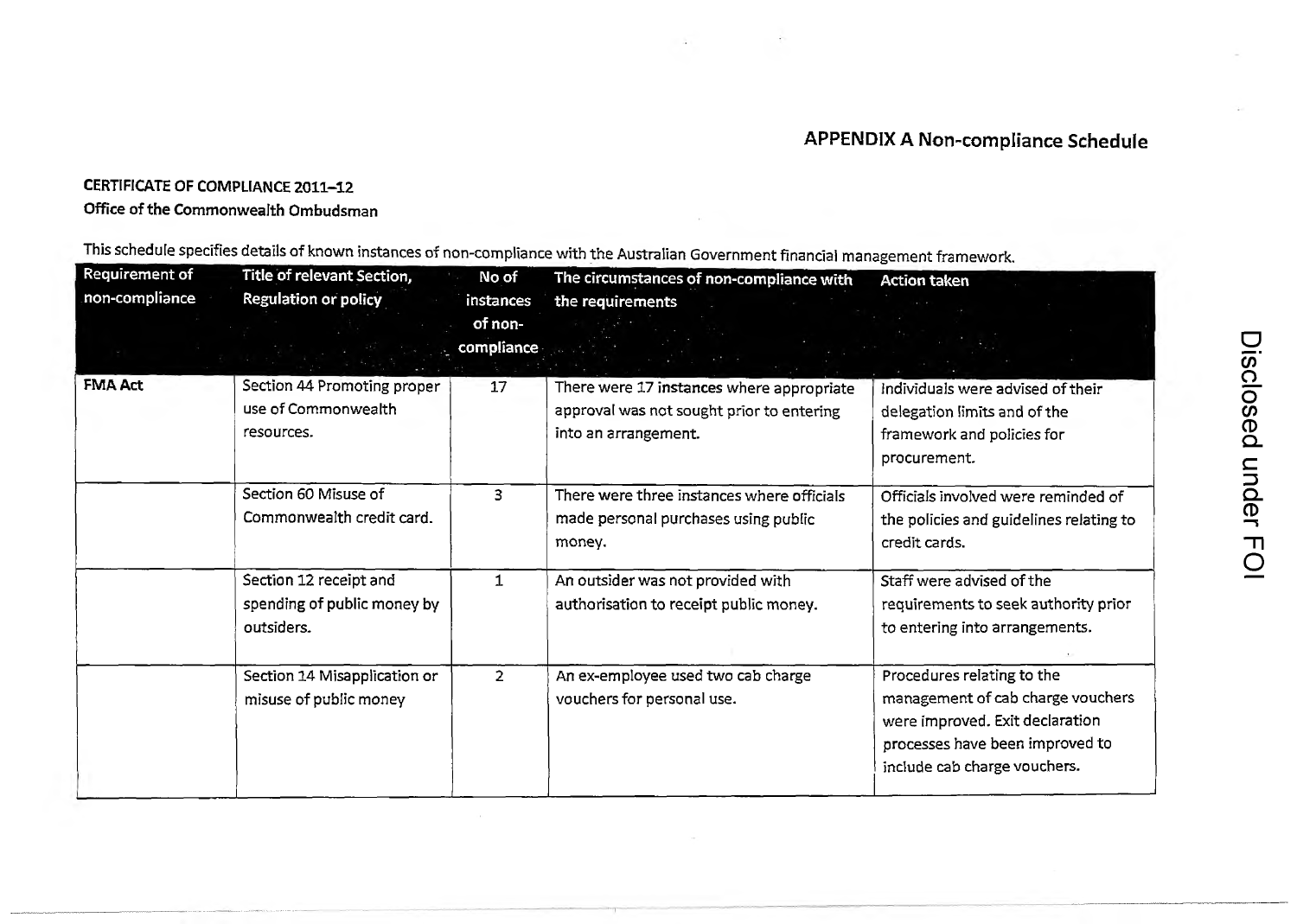| <b>Requirement of</b>  | Title of relevant Section,        | No of      | The circumstances of non-compliance with     | <b>Action taken</b>                      |
|------------------------|-----------------------------------|------------|----------------------------------------------|------------------------------------------|
| non-compliance         | Regulation or policy              | instances  | the requirements                             |                                          |
|                        |                                   | of non-    |                                              |                                          |
|                        |                                   | compliance |                                              |                                          |
|                        |                                   |            |                                              |                                          |
| <b>FMA Regulations</b> | Regulation 9                      | 15         | There were six instances of non-compliance   | Clarification and advice provided to     |
|                        |                                   |            | relating to approvals given for individual   | delegates and officers regarding the     |
|                        |                                   |            | transactions rather than the whole           | need to apply framework                  |
|                        |                                   |            | arrangement.                                 | requirements to arrangements not         |
|                        |                                   |            |                                              | transactions.                            |
|                        |                                   |            | There were nine instances of non-            |                                          |
|                        |                                   |            | compliance relating to incorrect level of    | Officials reminded of delegation limits. |
|                        |                                   |            | delegate to approve transaction.             |                                          |
|                        | <b>Regulation 10 Arrangements</b> | 5          | There were three instances of non-           | Officials provided with clarification    |
|                        | beyond available                  |            | compliance resulting from approvals given to | and advice relating to how to exercise   |
|                        | appropriation                     |            | individual transactions rather than across   | delegation over arrangements.            |
|                        |                                   |            | arrangements (that spanned several financial |                                          |
|                        |                                   |            | years).                                      | Officials provided with training         |
|                        |                                   |            |                                              | regarding Regulation 10 requirements     |
|                        |                                   |            | There were two instances of non-compliance   | and processes.                           |
|                        |                                   |            | relating to indemnity clauses in contracts.  |                                          |
|                        |                                   |            |                                              |                                          |
| The Delegation         |                                   | <b>NIL</b> |                                              |                                          |
| The requirements       |                                   | N/A        | The Office of the Commonwealth               |                                          |
| for the management     |                                   |            | Ombudsman does not administer any special    |                                          |
| of special accounts    |                                   |            | accounts.                                    |                                          |
|                        |                                   |            |                                              |                                          |
| The financial          |                                   | <b>NIL</b> |                                              |                                          |
| management             |                                   |            |                                              |                                          |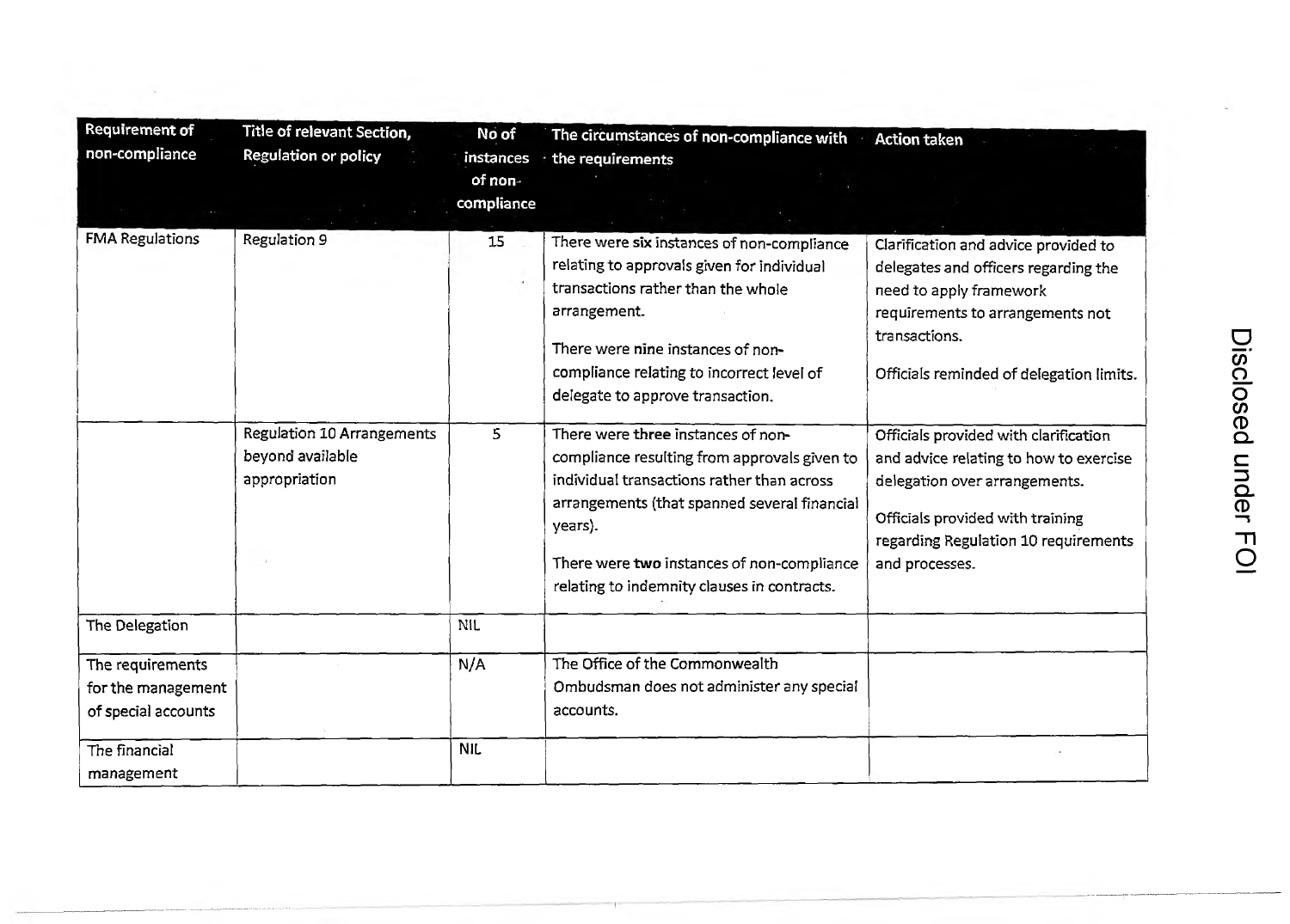| Requirement of<br>non-compliance | Title of relevant Section,<br><b>Regulation or policy</b> | No of<br>instances<br>of non- | The circumstances of non-compliance with<br>the requirements | <b>Action taken</b> |
|----------------------------------|-----------------------------------------------------------|-------------------------------|--------------------------------------------------------------|---------------------|
|                                  |                                                           | compliance                    |                                                              |                     |
| policies of the<br>Commonwealth  |                                                           |                               |                                                              |                     |

 $\lambda$ 

ó,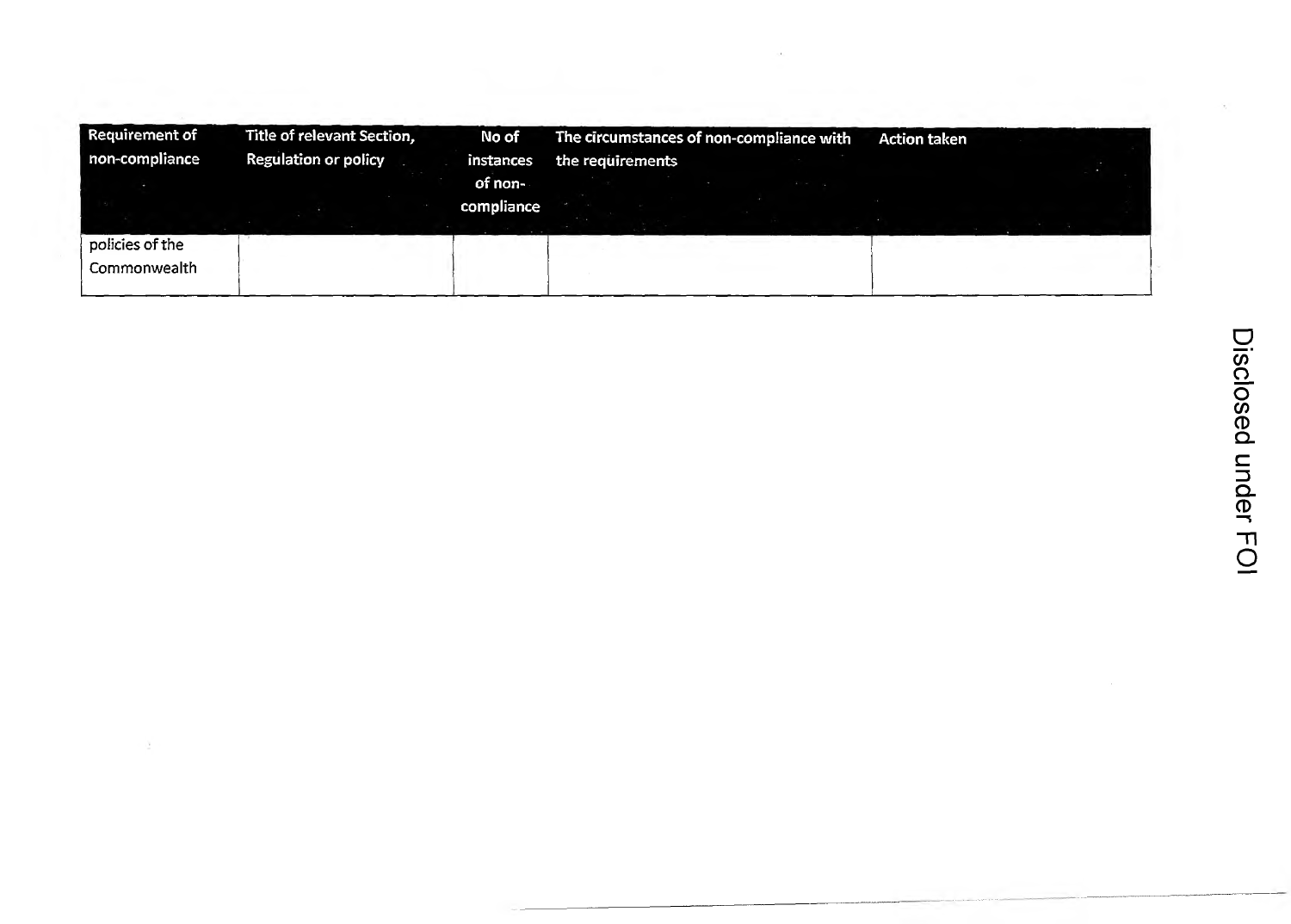### **APPENDIX B: FINANCIAL SUSTAINABILITY**

**The Office of the Commonwealth Ombudsman operated within agreed resources for 2012-13. The Office of the Commonwealth Ombudsman is managing known risks that affect the financial sustainability of the agency.**

**The Office of the Commonwealth Ombudsman has not sought nor obtained approval for an operating loss for the 2012-13 financial year.**